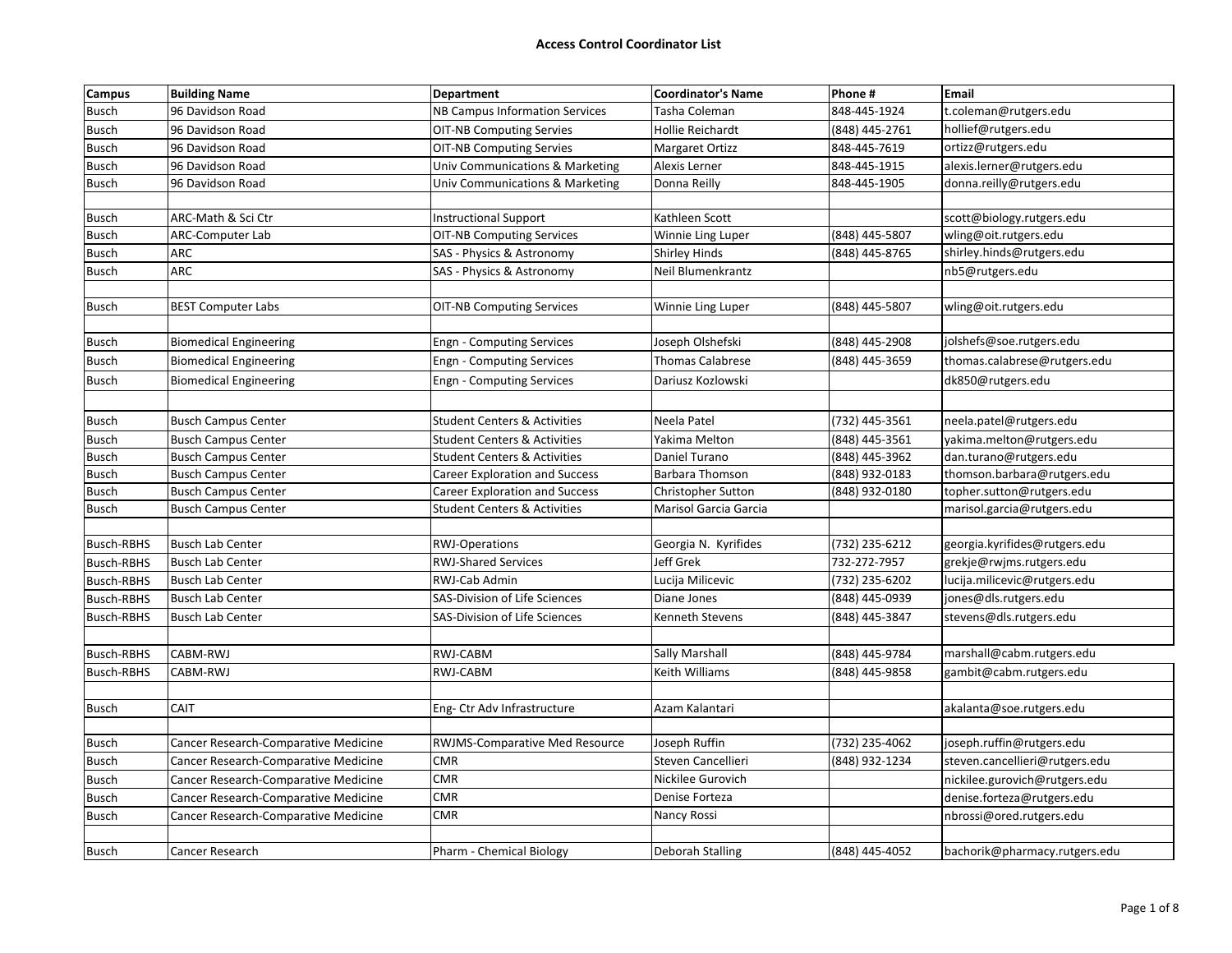| adezaio@rutgers.edu<br><b>Chemistry and Chemical Biology</b><br>SAS - Chem & Chemical Biology<br>Andy DeZaio<br>(848) 445-6790<br><b>Chemistry and Chemical Biology</b><br>SAS - Chem & Chemical Biology<br>(848) 445-1554<br>lal275@rutgers.edu<br>Loretta Lupo<br><b>Central Plants</b><br>Facilities Maint & Opers-Util<br><b>Thomas Belloni</b><br>tbelloni@ipo.rutgers.edu<br>(908) 812-9817<br><b>IPO-Facilities Utilities</b><br>Central Plants<br><b>Ted Elonis</b><br>telonis@rutgers.edu<br>CoRE<br>SAS - LCSR<br>Rob Toth<br>(848) 445-2260<br>robert.toth@rutgers.edu<br>CoRE<br>SAS - LCSR<br>(848) 445-3883<br>Frederick Crispin<br>crispin@rutgers.edu<br>CoRE<br>(848) 445-4304<br><b>DIMACS</b><br><b>Christine Spassione</b><br>christine.spassione@rutgers.edu<br>CoRE<br>(848) 445-4592<br><b>Busch</b><br><b>DIMACS</b><br><b>Walter Morris</b><br>wmorris@dimacs.rutgers.edu<br>CoRE<br>SAS - Computer Science<br>Sarah Crawford<br>sarah.crawford1@rutgers.edu<br>(848) 445-2768<br>CoRE<br>SAS - Computer Science<br>Maryann Holtsclaw<br>holts@cs.rutgers.edu<br>CoRE<br>SAS - Computer Science<br>(848) 445-7063<br>jowalsh@cs.rutgers.edu<br>Joanne Walsh<br>CoRE<br>SAS - Physics & Astronomy<br>Nancy Pamula<br>npamula@physics.rutgers.edu<br><b>Thomas Calabrese</b><br>(848) 445-3659<br>thomas.calabrese@rutgers.edu<br>CoRE-104, 114, Lec Hall, 5th Fl Kitchen<br><b>Engn- Computing Services</b><br>jolshefs@soe.rutgers.edu<br>CoRE- 104, 114, Lec Hall, 5th Fl Kitchen<br><b>Engn- Computing Services</b><br>Joseph Olshefski<br>(848) 445-2908<br>dk850@soe.rutgers.edu<br><b>Busch</b><br>CoRE-104, 114, Lec Hall, 5th Fl Kitchen<br><b>Engn- Computing Services</b><br>Dariusz Kozlowski<br>CoRE-732, 740<br>Office of Advanced Research Comp<br>joylynn.almeida@rutgers.edu<br><b>Busch</b><br>Joylynn Almeida<br>(848)445-5227<br>klepping@rutgers.edu<br>CoRE-732, 740, 701B<br><b>Office Adv Research Computing</b><br>(848) 445-5140<br>Kristin N. Lepping<br>Joe Olshefski<br>(848) 445-2908<br>jolshefs@soe.rutgers.edu<br><b>Engn - Computing Services</b><br>Engineering<br>Engineering<br><b>Engn - Computing Services</b><br><b>Thomas Calabrese</b><br>(848) 445-3659<br>thomas.calabrese@rutgers.edu<br><b>Engn - Computing Services</b><br>dk850@soe.rutgers.edu<br>Engineering<br>Dariusz Kozlowski<br><b>EOSHI</b><br><b>EOHSI</b><br>Chuang Zhao<br>cz276@rutgers.edu<br><b>EOSHI</b><br><b>EOHSI</b><br>Michael Colantuono<br>(732) 433-5129<br>michael.colantuono@rutgers.edu<br>(848) 445-2908<br>jolshefs@soe.rutgers.edu<br><b>Fiber Optics</b><br><b>Engn - Computing Services</b><br>Joe Olshefski<br>(848) 445-3659<br>thomas.calabrese@rutgers.edu<br><b>Fiber Optics</b><br><b>Engn - Computing Services</b><br><b>Thomas Calabrese</b><br>dk850@soe.rutgers.edu<br><b>Fiber Optics</b><br><b>Engn - Computing Services</b><br>Dariusz Kozlowski<br>(732) 445-2637<br><b>Golf Course</b><br><b>Golf Course</b><br>lisa.jensen@rutgers.edu<br>Lisa Jensen<br>(848) 445-6767<br><b>Golf Course</b><br><b>Golf Course</b><br>michael.zuccarello@rutgers.edu<br>Michael Zuccarello<br><b>Golf Course</b><br><b>Golf Course</b><br>David Haines<br>(848) 445-6760<br>david.haines@rutgers.edu<br><b>Busch</b><br><b>Golf Course</b><br><b>Busch</b><br><b>Golf Course</b><br>will.morales@rutgers.edu<br><b>William Morales</b><br>(732) 445-5120<br>sonya.ristau@rutgers.edu<br><b>Hale Center</b><br><b>Academic Support Services</b><br>Sonya Ristau<br>Football<br>nathaline.anderson@rutgers.edu<br><b>Hale Center</b><br>Nathaline Anderson<br><b>Hale Center</b><br>pb517@rutgers.edu<br><b>Athletic Events- Operations</b><br>Paul Bianchi<br>(732) 445-7768<br>danryan@rutgers.edu<br><b>Hale Center</b><br><b>Busch</b><br><b>Athletic Events- Operations</b><br>Daniel Ryan | Campus       | <b>Building Name</b> | <b>Department</b>                 | <b>Coordinator's Name</b> | Phone # | Email             |
|------------------------------------------------------------------------------------------------------------------------------------------------------------------------------------------------------------------------------------------------------------------------------------------------------------------------------------------------------------------------------------------------------------------------------------------------------------------------------------------------------------------------------------------------------------------------------------------------------------------------------------------------------------------------------------------------------------------------------------------------------------------------------------------------------------------------------------------------------------------------------------------------------------------------------------------------------------------------------------------------------------------------------------------------------------------------------------------------------------------------------------------------------------------------------------------------------------------------------------------------------------------------------------------------------------------------------------------------------------------------------------------------------------------------------------------------------------------------------------------------------------------------------------------------------------------------------------------------------------------------------------------------------------------------------------------------------------------------------------------------------------------------------------------------------------------------------------------------------------------------------------------------------------------------------------------------------------------------------------------------------------------------------------------------------------------------------------------------------------------------------------------------------------------------------------------------------------------------------------------------------------------------------------------------------------------------------------------------------------------------------------------------------------------------------------------------------------------------------------------------------------------------------------------------------------------------------------------------------------------------------------------------------------------------------------------------------------------------------------------------------------------------------------------------------------------------------------------------------------------------------------------------------------------------------------------------------------------------------------------------------------------------------------------------------------------------------------------------------------------------------------------------------------------------------------------------------------------------------------------------------------------------------------------------------------------------------------------------------------------------------------------------------------------------------------------------------------------------------------------------------------------------------------------------------------------------------------------------------------------------------------------------------------------------------------------------------------------------------------------------------------------------------------------------------------------------------------------------------|--------------|----------------------|-----------------------------------|---------------------------|---------|-------------------|
|                                                                                                                                                                                                                                                                                                                                                                                                                                                                                                                                                                                                                                                                                                                                                                                                                                                                                                                                                                                                                                                                                                                                                                                                                                                                                                                                                                                                                                                                                                                                                                                                                                                                                                                                                                                                                                                                                                                                                                                                                                                                                                                                                                                                                                                                                                                                                                                                                                                                                                                                                                                                                                                                                                                                                                                                                                                                                                                                                                                                                                                                                                                                                                                                                                                                                                                                                                                                                                                                                                                                                                                                                                                                                                                                                                                                                                                      |              |                      |                                   |                           |         |                   |
|                                                                                                                                                                                                                                                                                                                                                                                                                                                                                                                                                                                                                                                                                                                                                                                                                                                                                                                                                                                                                                                                                                                                                                                                                                                                                                                                                                                                                                                                                                                                                                                                                                                                                                                                                                                                                                                                                                                                                                                                                                                                                                                                                                                                                                                                                                                                                                                                                                                                                                                                                                                                                                                                                                                                                                                                                                                                                                                                                                                                                                                                                                                                                                                                                                                                                                                                                                                                                                                                                                                                                                                                                                                                                                                                                                                                                                                      | <b>Busch</b> |                      |                                   |                           |         |                   |
|                                                                                                                                                                                                                                                                                                                                                                                                                                                                                                                                                                                                                                                                                                                                                                                                                                                                                                                                                                                                                                                                                                                                                                                                                                                                                                                                                                                                                                                                                                                                                                                                                                                                                                                                                                                                                                                                                                                                                                                                                                                                                                                                                                                                                                                                                                                                                                                                                                                                                                                                                                                                                                                                                                                                                                                                                                                                                                                                                                                                                                                                                                                                                                                                                                                                                                                                                                                                                                                                                                                                                                                                                                                                                                                                                                                                                                                      | Busch        |                      |                                   |                           |         |                   |
|                                                                                                                                                                                                                                                                                                                                                                                                                                                                                                                                                                                                                                                                                                                                                                                                                                                                                                                                                                                                                                                                                                                                                                                                                                                                                                                                                                                                                                                                                                                                                                                                                                                                                                                                                                                                                                                                                                                                                                                                                                                                                                                                                                                                                                                                                                                                                                                                                                                                                                                                                                                                                                                                                                                                                                                                                                                                                                                                                                                                                                                                                                                                                                                                                                                                                                                                                                                                                                                                                                                                                                                                                                                                                                                                                                                                                                                      |              |                      |                                   |                           |         |                   |
|                                                                                                                                                                                                                                                                                                                                                                                                                                                                                                                                                                                                                                                                                                                                                                                                                                                                                                                                                                                                                                                                                                                                                                                                                                                                                                                                                                                                                                                                                                                                                                                                                                                                                                                                                                                                                                                                                                                                                                                                                                                                                                                                                                                                                                                                                                                                                                                                                                                                                                                                                                                                                                                                                                                                                                                                                                                                                                                                                                                                                                                                                                                                                                                                                                                                                                                                                                                                                                                                                                                                                                                                                                                                                                                                                                                                                                                      | <b>Busch</b> |                      |                                   |                           |         |                   |
|                                                                                                                                                                                                                                                                                                                                                                                                                                                                                                                                                                                                                                                                                                                                                                                                                                                                                                                                                                                                                                                                                                                                                                                                                                                                                                                                                                                                                                                                                                                                                                                                                                                                                                                                                                                                                                                                                                                                                                                                                                                                                                                                                                                                                                                                                                                                                                                                                                                                                                                                                                                                                                                                                                                                                                                                                                                                                                                                                                                                                                                                                                                                                                                                                                                                                                                                                                                                                                                                                                                                                                                                                                                                                                                                                                                                                                                      | <b>Busch</b> |                      |                                   |                           |         |                   |
|                                                                                                                                                                                                                                                                                                                                                                                                                                                                                                                                                                                                                                                                                                                                                                                                                                                                                                                                                                                                                                                                                                                                                                                                                                                                                                                                                                                                                                                                                                                                                                                                                                                                                                                                                                                                                                                                                                                                                                                                                                                                                                                                                                                                                                                                                                                                                                                                                                                                                                                                                                                                                                                                                                                                                                                                                                                                                                                                                                                                                                                                                                                                                                                                                                                                                                                                                                                                                                                                                                                                                                                                                                                                                                                                                                                                                                                      |              |                      |                                   |                           |         |                   |
|                                                                                                                                                                                                                                                                                                                                                                                                                                                                                                                                                                                                                                                                                                                                                                                                                                                                                                                                                                                                                                                                                                                                                                                                                                                                                                                                                                                                                                                                                                                                                                                                                                                                                                                                                                                                                                                                                                                                                                                                                                                                                                                                                                                                                                                                                                                                                                                                                                                                                                                                                                                                                                                                                                                                                                                                                                                                                                                                                                                                                                                                                                                                                                                                                                                                                                                                                                                                                                                                                                                                                                                                                                                                                                                                                                                                                                                      | <b>Busch</b> |                      |                                   |                           |         |                   |
|                                                                                                                                                                                                                                                                                                                                                                                                                                                                                                                                                                                                                                                                                                                                                                                                                                                                                                                                                                                                                                                                                                                                                                                                                                                                                                                                                                                                                                                                                                                                                                                                                                                                                                                                                                                                                                                                                                                                                                                                                                                                                                                                                                                                                                                                                                                                                                                                                                                                                                                                                                                                                                                                                                                                                                                                                                                                                                                                                                                                                                                                                                                                                                                                                                                                                                                                                                                                                                                                                                                                                                                                                                                                                                                                                                                                                                                      | <b>Busch</b> |                      |                                   |                           |         |                   |
|                                                                                                                                                                                                                                                                                                                                                                                                                                                                                                                                                                                                                                                                                                                                                                                                                                                                                                                                                                                                                                                                                                                                                                                                                                                                                                                                                                                                                                                                                                                                                                                                                                                                                                                                                                                                                                                                                                                                                                                                                                                                                                                                                                                                                                                                                                                                                                                                                                                                                                                                                                                                                                                                                                                                                                                                                                                                                                                                                                                                                                                                                                                                                                                                                                                                                                                                                                                                                                                                                                                                                                                                                                                                                                                                                                                                                                                      | <b>Busch</b> |                      |                                   |                           |         |                   |
|                                                                                                                                                                                                                                                                                                                                                                                                                                                                                                                                                                                                                                                                                                                                                                                                                                                                                                                                                                                                                                                                                                                                                                                                                                                                                                                                                                                                                                                                                                                                                                                                                                                                                                                                                                                                                                                                                                                                                                                                                                                                                                                                                                                                                                                                                                                                                                                                                                                                                                                                                                                                                                                                                                                                                                                                                                                                                                                                                                                                                                                                                                                                                                                                                                                                                                                                                                                                                                                                                                                                                                                                                                                                                                                                                                                                                                                      |              |                      |                                   |                           |         |                   |
|                                                                                                                                                                                                                                                                                                                                                                                                                                                                                                                                                                                                                                                                                                                                                                                                                                                                                                                                                                                                                                                                                                                                                                                                                                                                                                                                                                                                                                                                                                                                                                                                                                                                                                                                                                                                                                                                                                                                                                                                                                                                                                                                                                                                                                                                                                                                                                                                                                                                                                                                                                                                                                                                                                                                                                                                                                                                                                                                                                                                                                                                                                                                                                                                                                                                                                                                                                                                                                                                                                                                                                                                                                                                                                                                                                                                                                                      | <b>Busch</b> |                      |                                   |                           |         |                   |
|                                                                                                                                                                                                                                                                                                                                                                                                                                                                                                                                                                                                                                                                                                                                                                                                                                                                                                                                                                                                                                                                                                                                                                                                                                                                                                                                                                                                                                                                                                                                                                                                                                                                                                                                                                                                                                                                                                                                                                                                                                                                                                                                                                                                                                                                                                                                                                                                                                                                                                                                                                                                                                                                                                                                                                                                                                                                                                                                                                                                                                                                                                                                                                                                                                                                                                                                                                                                                                                                                                                                                                                                                                                                                                                                                                                                                                                      | <b>Busch</b> |                      |                                   |                           |         |                   |
|                                                                                                                                                                                                                                                                                                                                                                                                                                                                                                                                                                                                                                                                                                                                                                                                                                                                                                                                                                                                                                                                                                                                                                                                                                                                                                                                                                                                                                                                                                                                                                                                                                                                                                                                                                                                                                                                                                                                                                                                                                                                                                                                                                                                                                                                                                                                                                                                                                                                                                                                                                                                                                                                                                                                                                                                                                                                                                                                                                                                                                                                                                                                                                                                                                                                                                                                                                                                                                                                                                                                                                                                                                                                                                                                                                                                                                                      | Busch        |                      |                                   |                           |         |                   |
|                                                                                                                                                                                                                                                                                                                                                                                                                                                                                                                                                                                                                                                                                                                                                                                                                                                                                                                                                                                                                                                                                                                                                                                                                                                                                                                                                                                                                                                                                                                                                                                                                                                                                                                                                                                                                                                                                                                                                                                                                                                                                                                                                                                                                                                                                                                                                                                                                                                                                                                                                                                                                                                                                                                                                                                                                                                                                                                                                                                                                                                                                                                                                                                                                                                                                                                                                                                                                                                                                                                                                                                                                                                                                                                                                                                                                                                      | Busch        |                      |                                   |                           |         |                   |
|                                                                                                                                                                                                                                                                                                                                                                                                                                                                                                                                                                                                                                                                                                                                                                                                                                                                                                                                                                                                                                                                                                                                                                                                                                                                                                                                                                                                                                                                                                                                                                                                                                                                                                                                                                                                                                                                                                                                                                                                                                                                                                                                                                                                                                                                                                                                                                                                                                                                                                                                                                                                                                                                                                                                                                                                                                                                                                                                                                                                                                                                                                                                                                                                                                                                                                                                                                                                                                                                                                                                                                                                                                                                                                                                                                                                                                                      | <b>Busch</b> |                      |                                   |                           |         |                   |
|                                                                                                                                                                                                                                                                                                                                                                                                                                                                                                                                                                                                                                                                                                                                                                                                                                                                                                                                                                                                                                                                                                                                                                                                                                                                                                                                                                                                                                                                                                                                                                                                                                                                                                                                                                                                                                                                                                                                                                                                                                                                                                                                                                                                                                                                                                                                                                                                                                                                                                                                                                                                                                                                                                                                                                                                                                                                                                                                                                                                                                                                                                                                                                                                                                                                                                                                                                                                                                                                                                                                                                                                                                                                                                                                                                                                                                                      | Busch        |                      |                                   |                           |         |                   |
|                                                                                                                                                                                                                                                                                                                                                                                                                                                                                                                                                                                                                                                                                                                                                                                                                                                                                                                                                                                                                                                                                                                                                                                                                                                                                                                                                                                                                                                                                                                                                                                                                                                                                                                                                                                                                                                                                                                                                                                                                                                                                                                                                                                                                                                                                                                                                                                                                                                                                                                                                                                                                                                                                                                                                                                                                                                                                                                                                                                                                                                                                                                                                                                                                                                                                                                                                                                                                                                                                                                                                                                                                                                                                                                                                                                                                                                      |              |                      |                                   |                           |         |                   |
|                                                                                                                                                                                                                                                                                                                                                                                                                                                                                                                                                                                                                                                                                                                                                                                                                                                                                                                                                                                                                                                                                                                                                                                                                                                                                                                                                                                                                                                                                                                                                                                                                                                                                                                                                                                                                                                                                                                                                                                                                                                                                                                                                                                                                                                                                                                                                                                                                                                                                                                                                                                                                                                                                                                                                                                                                                                                                                                                                                                                                                                                                                                                                                                                                                                                                                                                                                                                                                                                                                                                                                                                                                                                                                                                                                                                                                                      |              |                      |                                   |                           |         |                   |
|                                                                                                                                                                                                                                                                                                                                                                                                                                                                                                                                                                                                                                                                                                                                                                                                                                                                                                                                                                                                                                                                                                                                                                                                                                                                                                                                                                                                                                                                                                                                                                                                                                                                                                                                                                                                                                                                                                                                                                                                                                                                                                                                                                                                                                                                                                                                                                                                                                                                                                                                                                                                                                                                                                                                                                                                                                                                                                                                                                                                                                                                                                                                                                                                                                                                                                                                                                                                                                                                                                                                                                                                                                                                                                                                                                                                                                                      | <b>Busch</b> |                      |                                   |                           |         |                   |
|                                                                                                                                                                                                                                                                                                                                                                                                                                                                                                                                                                                                                                                                                                                                                                                                                                                                                                                                                                                                                                                                                                                                                                                                                                                                                                                                                                                                                                                                                                                                                                                                                                                                                                                                                                                                                                                                                                                                                                                                                                                                                                                                                                                                                                                                                                                                                                                                                                                                                                                                                                                                                                                                                                                                                                                                                                                                                                                                                                                                                                                                                                                                                                                                                                                                                                                                                                                                                                                                                                                                                                                                                                                                                                                                                                                                                                                      |              |                      |                                   |                           |         |                   |
|                                                                                                                                                                                                                                                                                                                                                                                                                                                                                                                                                                                                                                                                                                                                                                                                                                                                                                                                                                                                                                                                                                                                                                                                                                                                                                                                                                                                                                                                                                                                                                                                                                                                                                                                                                                                                                                                                                                                                                                                                                                                                                                                                                                                                                                                                                                                                                                                                                                                                                                                                                                                                                                                                                                                                                                                                                                                                                                                                                                                                                                                                                                                                                                                                                                                                                                                                                                                                                                                                                                                                                                                                                                                                                                                                                                                                                                      | Busch        |                      |                                   |                           |         |                   |
|                                                                                                                                                                                                                                                                                                                                                                                                                                                                                                                                                                                                                                                                                                                                                                                                                                                                                                                                                                                                                                                                                                                                                                                                                                                                                                                                                                                                                                                                                                                                                                                                                                                                                                                                                                                                                                                                                                                                                                                                                                                                                                                                                                                                                                                                                                                                                                                                                                                                                                                                                                                                                                                                                                                                                                                                                                                                                                                                                                                                                                                                                                                                                                                                                                                                                                                                                                                                                                                                                                                                                                                                                                                                                                                                                                                                                                                      | <b>Busch</b> |                      |                                   |                           |         |                   |
|                                                                                                                                                                                                                                                                                                                                                                                                                                                                                                                                                                                                                                                                                                                                                                                                                                                                                                                                                                                                                                                                                                                                                                                                                                                                                                                                                                                                                                                                                                                                                                                                                                                                                                                                                                                                                                                                                                                                                                                                                                                                                                                                                                                                                                                                                                                                                                                                                                                                                                                                                                                                                                                                                                                                                                                                                                                                                                                                                                                                                                                                                                                                                                                                                                                                                                                                                                                                                                                                                                                                                                                                                                                                                                                                                                                                                                                      | <b>Busch</b> |                      |                                   |                           |         |                   |
|                                                                                                                                                                                                                                                                                                                                                                                                                                                                                                                                                                                                                                                                                                                                                                                                                                                                                                                                                                                                                                                                                                                                                                                                                                                                                                                                                                                                                                                                                                                                                                                                                                                                                                                                                                                                                                                                                                                                                                                                                                                                                                                                                                                                                                                                                                                                                                                                                                                                                                                                                                                                                                                                                                                                                                                                                                                                                                                                                                                                                                                                                                                                                                                                                                                                                                                                                                                                                                                                                                                                                                                                                                                                                                                                                                                                                                                      |              |                      |                                   |                           |         |                   |
|                                                                                                                                                                                                                                                                                                                                                                                                                                                                                                                                                                                                                                                                                                                                                                                                                                                                                                                                                                                                                                                                                                                                                                                                                                                                                                                                                                                                                                                                                                                                                                                                                                                                                                                                                                                                                                                                                                                                                                                                                                                                                                                                                                                                                                                                                                                                                                                                                                                                                                                                                                                                                                                                                                                                                                                                                                                                                                                                                                                                                                                                                                                                                                                                                                                                                                                                                                                                                                                                                                                                                                                                                                                                                                                                                                                                                                                      | Busch        |                      |                                   |                           |         |                   |
|                                                                                                                                                                                                                                                                                                                                                                                                                                                                                                                                                                                                                                                                                                                                                                                                                                                                                                                                                                                                                                                                                                                                                                                                                                                                                                                                                                                                                                                                                                                                                                                                                                                                                                                                                                                                                                                                                                                                                                                                                                                                                                                                                                                                                                                                                                                                                                                                                                                                                                                                                                                                                                                                                                                                                                                                                                                                                                                                                                                                                                                                                                                                                                                                                                                                                                                                                                                                                                                                                                                                                                                                                                                                                                                                                                                                                                                      | <b>Busch</b> |                      |                                   |                           |         |                   |
|                                                                                                                                                                                                                                                                                                                                                                                                                                                                                                                                                                                                                                                                                                                                                                                                                                                                                                                                                                                                                                                                                                                                                                                                                                                                                                                                                                                                                                                                                                                                                                                                                                                                                                                                                                                                                                                                                                                                                                                                                                                                                                                                                                                                                                                                                                                                                                                                                                                                                                                                                                                                                                                                                                                                                                                                                                                                                                                                                                                                                                                                                                                                                                                                                                                                                                                                                                                                                                                                                                                                                                                                                                                                                                                                                                                                                                                      |              |                      |                                   |                           |         |                   |
|                                                                                                                                                                                                                                                                                                                                                                                                                                                                                                                                                                                                                                                                                                                                                                                                                                                                                                                                                                                                                                                                                                                                                                                                                                                                                                                                                                                                                                                                                                                                                                                                                                                                                                                                                                                                                                                                                                                                                                                                                                                                                                                                                                                                                                                                                                                                                                                                                                                                                                                                                                                                                                                                                                                                                                                                                                                                                                                                                                                                                                                                                                                                                                                                                                                                                                                                                                                                                                                                                                                                                                                                                                                                                                                                                                                                                                                      | Busch        |                      |                                   |                           |         |                   |
|                                                                                                                                                                                                                                                                                                                                                                                                                                                                                                                                                                                                                                                                                                                                                                                                                                                                                                                                                                                                                                                                                                                                                                                                                                                                                                                                                                                                                                                                                                                                                                                                                                                                                                                                                                                                                                                                                                                                                                                                                                                                                                                                                                                                                                                                                                                                                                                                                                                                                                                                                                                                                                                                                                                                                                                                                                                                                                                                                                                                                                                                                                                                                                                                                                                                                                                                                                                                                                                                                                                                                                                                                                                                                                                                                                                                                                                      | <b>Busch</b> |                      |                                   |                           |         |                   |
|                                                                                                                                                                                                                                                                                                                                                                                                                                                                                                                                                                                                                                                                                                                                                                                                                                                                                                                                                                                                                                                                                                                                                                                                                                                                                                                                                                                                                                                                                                                                                                                                                                                                                                                                                                                                                                                                                                                                                                                                                                                                                                                                                                                                                                                                                                                                                                                                                                                                                                                                                                                                                                                                                                                                                                                                                                                                                                                                                                                                                                                                                                                                                                                                                                                                                                                                                                                                                                                                                                                                                                                                                                                                                                                                                                                                                                                      | <b>Busch</b> |                      |                                   |                           |         |                   |
|                                                                                                                                                                                                                                                                                                                                                                                                                                                                                                                                                                                                                                                                                                                                                                                                                                                                                                                                                                                                                                                                                                                                                                                                                                                                                                                                                                                                                                                                                                                                                                                                                                                                                                                                                                                                                                                                                                                                                                                                                                                                                                                                                                                                                                                                                                                                                                                                                                                                                                                                                                                                                                                                                                                                                                                                                                                                                                                                                                                                                                                                                                                                                                                                                                                                                                                                                                                                                                                                                                                                                                                                                                                                                                                                                                                                                                                      |              |                      |                                   |                           |         |                   |
|                                                                                                                                                                                                                                                                                                                                                                                                                                                                                                                                                                                                                                                                                                                                                                                                                                                                                                                                                                                                                                                                                                                                                                                                                                                                                                                                                                                                                                                                                                                                                                                                                                                                                                                                                                                                                                                                                                                                                                                                                                                                                                                                                                                                                                                                                                                                                                                                                                                                                                                                                                                                                                                                                                                                                                                                                                                                                                                                                                                                                                                                                                                                                                                                                                                                                                                                                                                                                                                                                                                                                                                                                                                                                                                                                                                                                                                      | Busch        |                      |                                   |                           |         |                   |
|                                                                                                                                                                                                                                                                                                                                                                                                                                                                                                                                                                                                                                                                                                                                                                                                                                                                                                                                                                                                                                                                                                                                                                                                                                                                                                                                                                                                                                                                                                                                                                                                                                                                                                                                                                                                                                                                                                                                                                                                                                                                                                                                                                                                                                                                                                                                                                                                                                                                                                                                                                                                                                                                                                                                                                                                                                                                                                                                                                                                                                                                                                                                                                                                                                                                                                                                                                                                                                                                                                                                                                                                                                                                                                                                                                                                                                                      | <b>Busch</b> |                      |                                   |                           |         |                   |
|                                                                                                                                                                                                                                                                                                                                                                                                                                                                                                                                                                                                                                                                                                                                                                                                                                                                                                                                                                                                                                                                                                                                                                                                                                                                                                                                                                                                                                                                                                                                                                                                                                                                                                                                                                                                                                                                                                                                                                                                                                                                                                                                                                                                                                                                                                                                                                                                                                                                                                                                                                                                                                                                                                                                                                                                                                                                                                                                                                                                                                                                                                                                                                                                                                                                                                                                                                                                                                                                                                                                                                                                                                                                                                                                                                                                                                                      |              |                      |                                   |                           |         |                   |
|                                                                                                                                                                                                                                                                                                                                                                                                                                                                                                                                                                                                                                                                                                                                                                                                                                                                                                                                                                                                                                                                                                                                                                                                                                                                                                                                                                                                                                                                                                                                                                                                                                                                                                                                                                                                                                                                                                                                                                                                                                                                                                                                                                                                                                                                                                                                                                                                                                                                                                                                                                                                                                                                                                                                                                                                                                                                                                                                                                                                                                                                                                                                                                                                                                                                                                                                                                                                                                                                                                                                                                                                                                                                                                                                                                                                                                                      |              |                      |                                   |                           |         |                   |
|                                                                                                                                                                                                                                                                                                                                                                                                                                                                                                                                                                                                                                                                                                                                                                                                                                                                                                                                                                                                                                                                                                                                                                                                                                                                                                                                                                                                                                                                                                                                                                                                                                                                                                                                                                                                                                                                                                                                                                                                                                                                                                                                                                                                                                                                                                                                                                                                                                                                                                                                                                                                                                                                                                                                                                                                                                                                                                                                                                                                                                                                                                                                                                                                                                                                                                                                                                                                                                                                                                                                                                                                                                                                                                                                                                                                                                                      |              |                      |                                   |                           |         |                   |
|                                                                                                                                                                                                                                                                                                                                                                                                                                                                                                                                                                                                                                                                                                                                                                                                                                                                                                                                                                                                                                                                                                                                                                                                                                                                                                                                                                                                                                                                                                                                                                                                                                                                                                                                                                                                                                                                                                                                                                                                                                                                                                                                                                                                                                                                                                                                                                                                                                                                                                                                                                                                                                                                                                                                                                                                                                                                                                                                                                                                                                                                                                                                                                                                                                                                                                                                                                                                                                                                                                                                                                                                                                                                                                                                                                                                                                                      | Busch        |                      |                                   |                           |         |                   |
|                                                                                                                                                                                                                                                                                                                                                                                                                                                                                                                                                                                                                                                                                                                                                                                                                                                                                                                                                                                                                                                                                                                                                                                                                                                                                                                                                                                                                                                                                                                                                                                                                                                                                                                                                                                                                                                                                                                                                                                                                                                                                                                                                                                                                                                                                                                                                                                                                                                                                                                                                                                                                                                                                                                                                                                                                                                                                                                                                                                                                                                                                                                                                                                                                                                                                                                                                                                                                                                                                                                                                                                                                                                                                                                                                                                                                                                      | <b>Busch</b> |                      |                                   |                           |         |                   |
|                                                                                                                                                                                                                                                                                                                                                                                                                                                                                                                                                                                                                                                                                                                                                                                                                                                                                                                                                                                                                                                                                                                                                                                                                                                                                                                                                                                                                                                                                                                                                                                                                                                                                                                                                                                                                                                                                                                                                                                                                                                                                                                                                                                                                                                                                                                                                                                                                                                                                                                                                                                                                                                                                                                                                                                                                                                                                                                                                                                                                                                                                                                                                                                                                                                                                                                                                                                                                                                                                                                                                                                                                                                                                                                                                                                                                                                      | Busch        |                      |                                   |                           |         |                   |
|                                                                                                                                                                                                                                                                                                                                                                                                                                                                                                                                                                                                                                                                                                                                                                                                                                                                                                                                                                                                                                                                                                                                                                                                                                                                                                                                                                                                                                                                                                                                                                                                                                                                                                                                                                                                                                                                                                                                                                                                                                                                                                                                                                                                                                                                                                                                                                                                                                                                                                                                                                                                                                                                                                                                                                                                                                                                                                                                                                                                                                                                                                                                                                                                                                                                                                                                                                                                                                                                                                                                                                                                                                                                                                                                                                                                                                                      |              |                      |                                   |                           |         |                   |
|                                                                                                                                                                                                                                                                                                                                                                                                                                                                                                                                                                                                                                                                                                                                                                                                                                                                                                                                                                                                                                                                                                                                                                                                                                                                                                                                                                                                                                                                                                                                                                                                                                                                                                                                                                                                                                                                                                                                                                                                                                                                                                                                                                                                                                                                                                                                                                                                                                                                                                                                                                                                                                                                                                                                                                                                                                                                                                                                                                                                                                                                                                                                                                                                                                                                                                                                                                                                                                                                                                                                                                                                                                                                                                                                                                                                                                                      | Busch        | <b>Hale Center</b>   | <b>Athletic Events-Operations</b> | Victoria Sharpless        |         | vs496@rutgers.edu |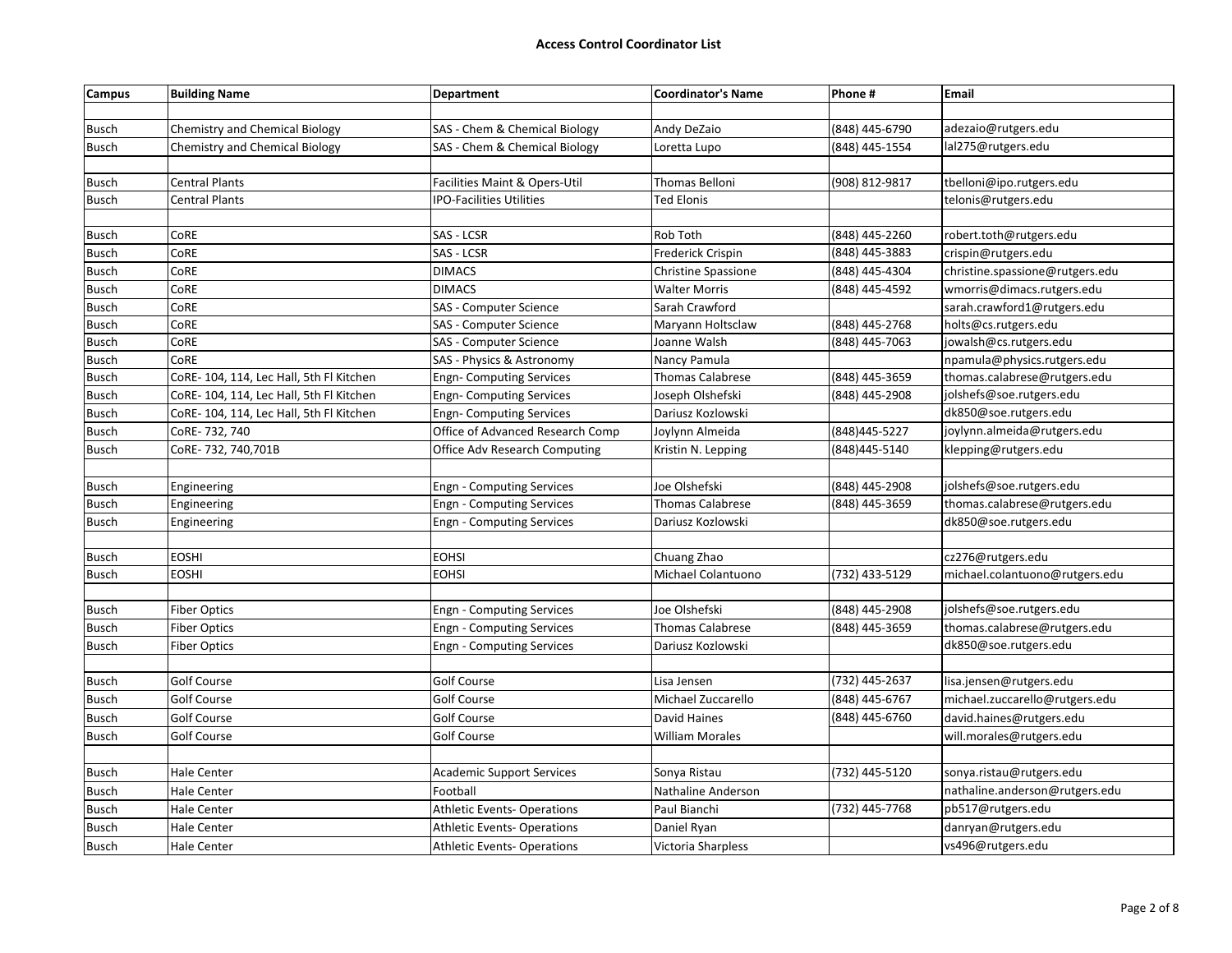| <b>Campus</b>     | <b>Building Name</b>                                                 | <b>Department</b>                    | <b>Coordinator's Name</b> | Phone#         | Email                           |
|-------------------|----------------------------------------------------------------------|--------------------------------------|---------------------------|----------------|---------------------------------|
| <b>Busch</b>      | <b>Hale Center</b>                                                   | Intercollegiate Athletics            | Elizabeth Lubowicki       |                | elizabeth.lubowicki@rutgers.edu |
| Busch             | Hale Center                                                          | <b>Athletic Events-Operations</b>    | Therno Diallo             |                | td459@rutgers.edu               |
| Busch             | Hale Center                                                          | Football                             | William Gilkison          |                | wgilk38@rutgers.edu             |
|                   |                                                                      |                                      |                           |                |                                 |
| <b>Busch</b>      | <b>Hill Center Basement</b>                                          | OIT - Central Systems & Svcs         | Thomas Bundschuh          | (732) 445-4089 | bundschu@rutgers.edu            |
| <b>Busch</b>      | Hill Center Basement                                                 | OIT - Central Systems & Svcs         | John Wieczorek            | (732) 445-5545 | vieczore@oit.rutgers.edu        |
| Busch             | Hill Center                                                          | SAS - Computer Science               | Maryann Holtsclaw         | (848) 445-2768 | holts@cs.rutgers.edu            |
| Busch             | Hill Center                                                          | SAS-LCSR                             | Rob Toth                  | (848) 445-2260 | robert.toth@rutgers.edu         |
| <b>Busch</b>      | <b>Hill Center</b>                                                   | <b>SAS - Mathematics</b>             | Benjamin Perry            |                | ben.perry@rutgers.edu           |
| Busch             | Hill Center                                                          | <b>SAS - Mathematics</b>             | Colette Claiborne         |                | colette.claiborne@rutgers.edu   |
| <b>Busch</b>      | Hill Center                                                          | <b>SAS - Mathematics</b>             | Mayka Benitez             | (848) 445-4130 | benitez@math.rutgers.edu        |
| <b>Busch</b>      | Hill Center                                                          | <b>OIT-NB Computing Services</b>     | Valarie Veltre            | (848) 445-6976 | valarie.veltre@rutgers.edu      |
| Busch             | Hill Center                                                          | OIT - Central Systems & Svcs         | Jack Chen                 | (848) 445-3995 | jcc@rutgers.edu                 |
| <b>Busch</b>      | Hill Center-OIT Help Desk                                            | <b>Central Administration</b>        | Ana Verma                 | (848) 445-7528 | ana.verma@rutgers.edu           |
| <b>Busch</b>      | Hill Center-OIT Help Desk                                            | <b>OIT-NB Computing Services</b>     | Hollie Reichardt          | (848) 445-1761 | hollief@rutgers.edu             |
| <b>Busch</b>      | Hill Center-OIT Machine Rm                                           | OIT - Central Systems & Svcs         | John Weiczorek            | (732) 445-5545 | vieczore@oit.rutgers.edu        |
| <b>Busch</b>      | <b>Hill Center</b>                                                   | OIT - Telecommunications             | Laura Zoubek              | (848) 445-7541 | Izoubek@rutgers.edu             |
| <b>Busch</b>      | Hill Center                                                          | OIT-EI-Telecommunications Div        | <b>Andrew Gabriel</b>     | (848) 445-7502 | andrew16@oit.rutgers.edu        |
| <b>Busch</b>      | <b>Hill Center</b>                                                   | <b>OIT-NB Computing Services</b>     | Elizabeth McMillion       | (848) 445-6978 | elizabeth.mcmillion@rutgers.edu |
| <b>Busch</b>      | <b>Hill Center</b>                                                   | <b>SAS</b> - Statistics              | Arlene Fearon-Gray        | (848) 445-2690 | agray@stat.rutgers.edu          |
| <b>Busch</b>      | <b>Hill Center</b>                                                   | SAS - Dean's Office                  | Louis Lokuta              | (848) 445-7676 | II656@sas.rutgers.edu           |
| <b>Busch</b>      | <b>Hill Center</b>                                                   | <b>SAS</b> - Statistics              | Joseph Libretti           |                | jlibretti@stat.rutgers.edu      |
| <b>Busch</b>      | Hill Center                                                          | <b>SAS - LCSR</b>                    | <b>Frederick Crispin</b>  | (848) 445-3883 | crispin@rutgers.edu             |
| Busch             | Hill Center                                                          | SAS - Computer Science               | Joanne Walsh              | (848) 445-7063 | jowalsh@cs.rutgers.edu          |
|                   |                                                                      |                                      |                           |                |                                 |
| <b>Busch-RBHS</b> | Kessler Teaching Laboratories-General Access, LitRWJ-Operations      |                                      | Georgia N. Kyrifides      | (732) 235-6212 | georgia.kyrifides@rutgers.edu   |
| Busch-RBHS        | Kessler Teaching Laboratories-General Access, LitRWJ-Shared Services |                                      | <b>Jeff Grek</b>          | 732-272-7957   | grekje@rwjms.rutgers.edu        |
| <b>Busch-RBHS</b> | Kessler Teaching Laboratories-General Access, LitRWJ-Cab Admin       |                                      | Lucija Milicevic          | (732) 235-6202 | lucija.milicevic@rutgers.edu    |
|                   |                                                                      |                                      |                           |                |                                 |
| Busch             | Library Annex                                                        | <b>New Brunswick Libraries</b>       | Dean Meister              | (848) 445-2089 | meister@libraries.rutgers.edu   |
| Busch             | Library Annex                                                        | New Brunswick Libraries              | Mary O'Mara               | (848) 445-3620 | mary.omara@rutgers.edu          |
| <b>Busch</b>      | Library Annex                                                        | <b>New Brunswick Libraries</b>       | James D. Silverstein      |                | james.silverstein@rutgers.edu   |
|                   |                                                                      |                                      |                           |                |                                 |
| <b>Busch</b>      | Library of Science & Medicine LSM                                    | <b>RUL New Brunswick Lib</b>         | Michele Tokar Tuazon      | (848) 445-3546 | michele.tokar@rutgers.edu       |
| <b>Busch</b>      | Library of Science & Medicine LSM                                    | <b>RUL New Brunswick Lib</b>         | <b>Edward Suarez</b>      | (848) 445-3535 | edward.suarez@rutgers.edu       |
|                   |                                                                      |                                      |                           |                |                                 |
| <b>Busch</b>      | Libraries Tech Svc Bldg                                              | <b>Tech &amp; Automated Services</b> | John Brennan              | (848) 445-5863 | brennanj@rutgers.edu            |
| <b>Busch</b>      | Libraries Tech Svc Bldg                                              | Tech & Automated Services            | <b>Edward Smith</b>       | (848) 445-5800 | edsmith@rutgers.edu             |
|                   |                                                                      |                                      |                           |                |                                 |
| <b>Busch</b>      | Life Science                                                         | SAS-Division of Life Sciences        | Ken Stevens               | (732) 445-3847 | stevens@biology.rutgers.edu     |
| <b>Busch</b>      | Life Science                                                         | SAS - DLS - Genetics                 | Sheri Lumpkin             | (848) 445-9604 | lumpkin@biology.rutgers.edu     |
| Busch             | Life Science                                                         | SAS - Chem & Chemical Biology        | Loretta Lupo              | (848) 445-1554 | lal275@rutgers.edu              |
| Busch             | Life Science                                                         | SAS - Chem & Chemical Biology        | Andrew Dezaio             | (848) 445-6790 | adezaio@rutgers.edu             |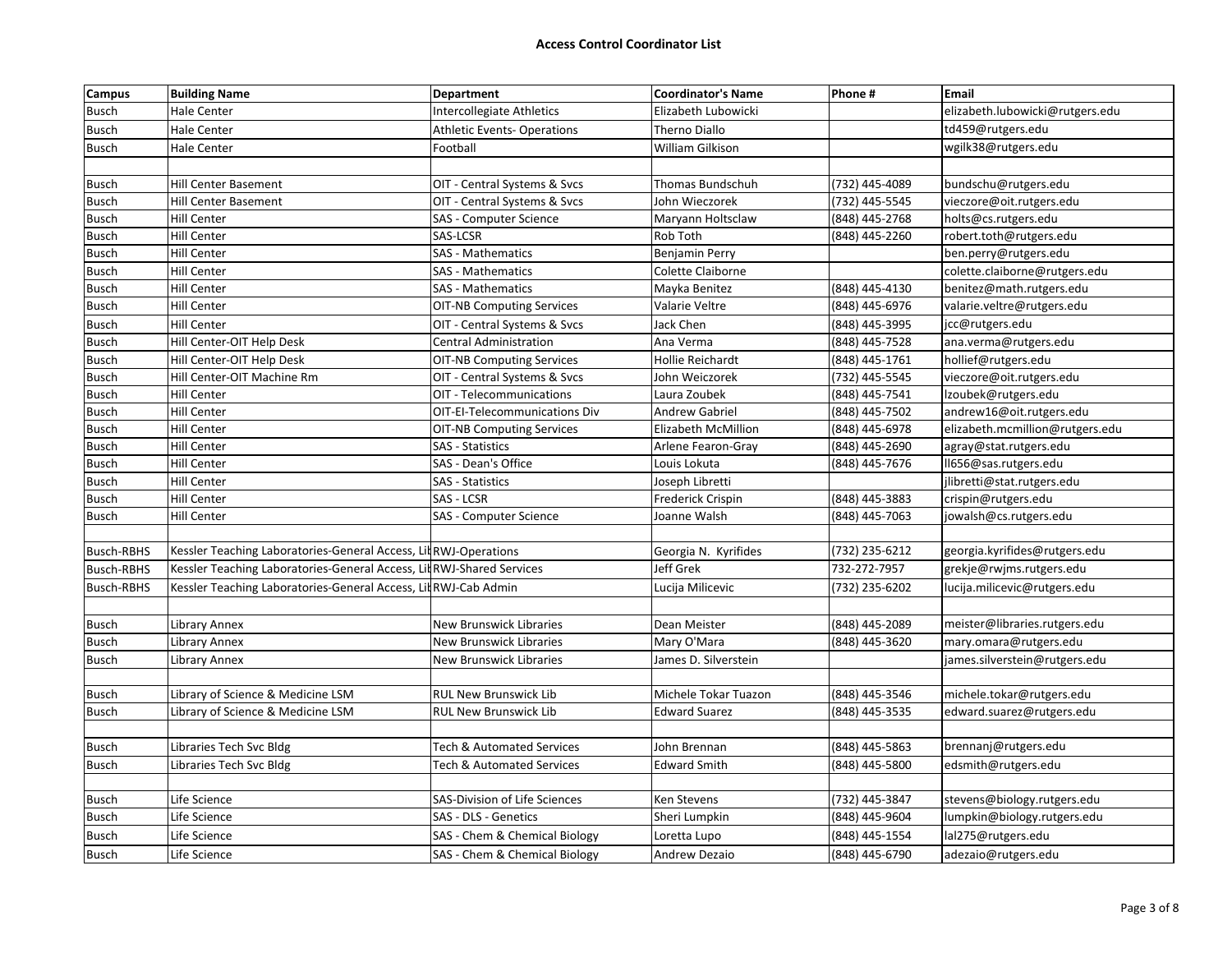| <b>Campus</b> | <b>Building Name</b>                                                           | Department                            | <b>Coordinator's Name</b> | Phone #        | Email                          |
|---------------|--------------------------------------------------------------------------------|---------------------------------------|---------------------------|----------------|--------------------------------|
| <b>Busch</b>  | Life Science                                                                   | SAS - Chem & Chemical Biology         | Joseph Hebert             | (848) 445-8602 | j.hebert@rutgers.edu           |
| <b>Busch</b>  | Life Science                                                                   | SAS-Division of Life Sciences         | Diane Jones               | (848) 445-0939 | jones@dls.rutgers.edu          |
| <b>Busch</b>  | Life Science-Smithers Entries                                                  | Applied Psychology                    | Rachel Diaz               |                | r.diaz@rutgers.edu             |
| <b>Busch</b>  | Life Science-Smithers Entries                                                  | <b>GSAPP-Douglass Devt Disab Ctr</b>  | Robin Hussey              |                | rhussey@rutgers.edu            |
| Busch         | Life Science-Smithers Entries-Comparative Medic RWJMS-Comparative Med Resource |                                       | Joseph Ruffin             | (732) 235-4062 | joseph.ruffin@rutgers.edu      |
| <b>Busch</b>  | Life Science-Smithers Entries-Comparative Medid CMR                            |                                       | Steven Cancellieri        | (848) 932-1234 | steven.cancellieri@rutgers.edu |
| <b>Busch</b>  | Life Science-Smithers Entries-Comparative Medid CMR                            |                                       | Nickilee Gurovich         |                | nickilee.gurovich@rutgers.edu  |
| <b>Busch</b>  | Life Science-Smithers Entries-Comparative Medic CMR                            |                                       | Denise Forteza            |                | denise.forteza@rutgers.edu     |
| <b>Busch</b>  | Life Science-Smithers Entries-Comparative MedicCMR                             |                                       | Nancy Rossi               |                | nbrossi@ored.rutgers.edu       |
|               |                                                                                |                                       |                           |                |                                |
| <b>Busch</b>  | <b>Nelson Entries</b>                                                          | Applied Psychology                    | Rachel Diaz               |                | r.diaz@rutgers.edu             |
| <b>Busch</b>  | Nelson A,B,C,D Wings                                                           | SAS-Division of Life Sciences         | Diane Jones               | (848) 445-0939 | jones@dls.rutgers.edu          |
| <b>Busch</b>  | Nelson A, B, C, D Wings                                                        | SAS-Division of Life Sciences         | Ken Stevens               | (732) 445-3847 | stevens@biology.rutgers.edu    |
| <b>Busch</b>  | Nelson Entries & Animal Areas                                                  | <b>CMR</b>                            | Nancy Rossi               | (848) 932-1234 | nrrossi@ored.rutgers.edu       |
| <b>Busch</b>  | <b>Nelson Entries &amp; Animal Areas</b>                                       | RWJMS-Comparative Med Resource        | Joseph Ruffin             | (732) 235-4062 | joseph.ruffin@rutgers.edu      |
| <b>Busch</b>  | <b>Nelson Entries &amp; Animal Areas</b>                                       | <b>CMR</b>                            | Steven Cancellieri        | (848) 932-1234 | steven.cancellieri@rutgers.edu |
| <b>Busch</b>  | <b>Nelson Entries &amp; Animal Areas</b>                                       | <b>CMR</b>                            | Nickilee Gurovich         |                | nickilee.gurovich@rutgers.edu  |
| <b>Busch</b>  | Nelson Entries & Animal Areas                                                  | <b>CMR</b>                            | Denise Forteza            |                | denise.forteza@rutgers.edu     |
|               |                                                                                |                                       |                           |                |                                |
| <b>Busch</b>  | Paul Robeson Culture Center                                                    | SA-Paul Robeson Cultural Ctr          | Jakora Holman             | (848) 445-4010 | jakora.holman@rutgers.edu      |
| <b>Busch</b>  | Paul Robeson Culture Center                                                    | SA-Paul Robeson Cultural Ctr          | Nicole Williams           |                | nicole.l.williams@rutgers.edu  |
|               |                                                                                |                                       |                           |                |                                |
| <b>Busch</b>  | Pharmacy                                                                       | Ernest Mario School - Pharmacy        | Cindy Olexsa              | (848) 445-6252 | colexsa@pharmacy.rutgers.edu   |
| <b>Busch</b>  | Pharmacy                                                                       | Ernest Mario School - Pharmacy        | Donald Woodward           | (848) 445-6250 | donald.woodward@rutgers.edu    |
|               |                                                                                |                                       |                           |                |                                |
| <b>Busch</b>  | Physics & Astronomy                                                            | SAS - Physics & Astronomy             | Christina Pettola         | (848) 445-9050 | christina.pettola@rutgers.edu  |
| <b>Busch</b>  | Physics & Astronomy                                                            | SAS - Physics & Astronomy             | Nancy Pamula              | (848) 445-8781 | npamula@rutgers.edu            |
| <b>Busch</b>  | Physics & Astronomy                                                            | SAS - Physics & Astronomy             | Lisa Rivera               | (848) 445-8973 | lc940@physics.rutgers.edu      |
| <b>Busch</b>  | Physics & Astronomy                                                            | SAS - Physics & Astronomy             | Mickerline Vilus          | (848) 445-9034 | mvilus@physics.rutgers.edu     |
| <b>Busch</b>  | Physics Lecture Hall                                                           | SAS - Physics & Astronomy             | David Maiullo             | (732) 445-5500 | maiullo@physics.rutgers.edu    |
| <b>Busch</b>  | Physics Lecture Hall                                                           | SAS - Physics & Astronomy             | Christina Pettola         | (848) 445-9050 | christina.pettola@rutgers.edu  |
| Busch         | Physics Lecture Hall                                                           | SAS - Physics & Astronomy             | Lisa Rivera               | (848) 445-8973 |                                |
| <b>Busch</b>  | Physics Lecture Hall                                                           | SAS - Physics & Astronomy             | Nancy Pamula              |                | npamula@rutgers.edu            |
| <b>Busch</b>  | Physics Lecture Hall                                                           | SAS - Physics & Astronomy             | <b>Shirley Hinds</b>      | (848) 445-8765 | shirley.hinds@rutgers.edu      |
| <b>Busch</b>  | Physics Lecture Hall                                                           | SAS - Physics & Astronomy             | Neil Blumenkrantz         |                | nb5@rutgers.edu                |
| <b>Busch</b>  | Physics Lecture Hall-155 Machine Shop                                          | SAS - Physics & Astronomy             | Paul Pickard              |                | paul.pickard@rutgers.edu       |
| <b>Busch</b>  | Physics Lecture Hall-155 Machine Shop                                          | SAS - Physics & Astronomy             | William S. Schneider      | (848) 445-9013 | WSCHNEID@PHYSICS.RUTGERS.EDU   |
|               |                                                                                |                                       |                           |                |                                |
| <b>Busch</b>  | Post Office                                                                    | <b>Mail Services</b>                  | David Ericksen            |                | david.ericksen@rutgers.edu     |
| <b>Busch</b>  | Post Office                                                                    | <b>Mail Services</b>                  | Thomas Stadthaus          | (848) 932-4267 | tom.stadthaus@rutgers.edu      |
|               |                                                                                |                                       |                           |                |                                |
| <b>Busch</b>  | Psychology                                                                     | <b>SAS-Ctr for Cognitive Sciences</b> | Jo'Ann Meli               | (848) 445-0635 | jmeli@ruccs.rutgers.edu        |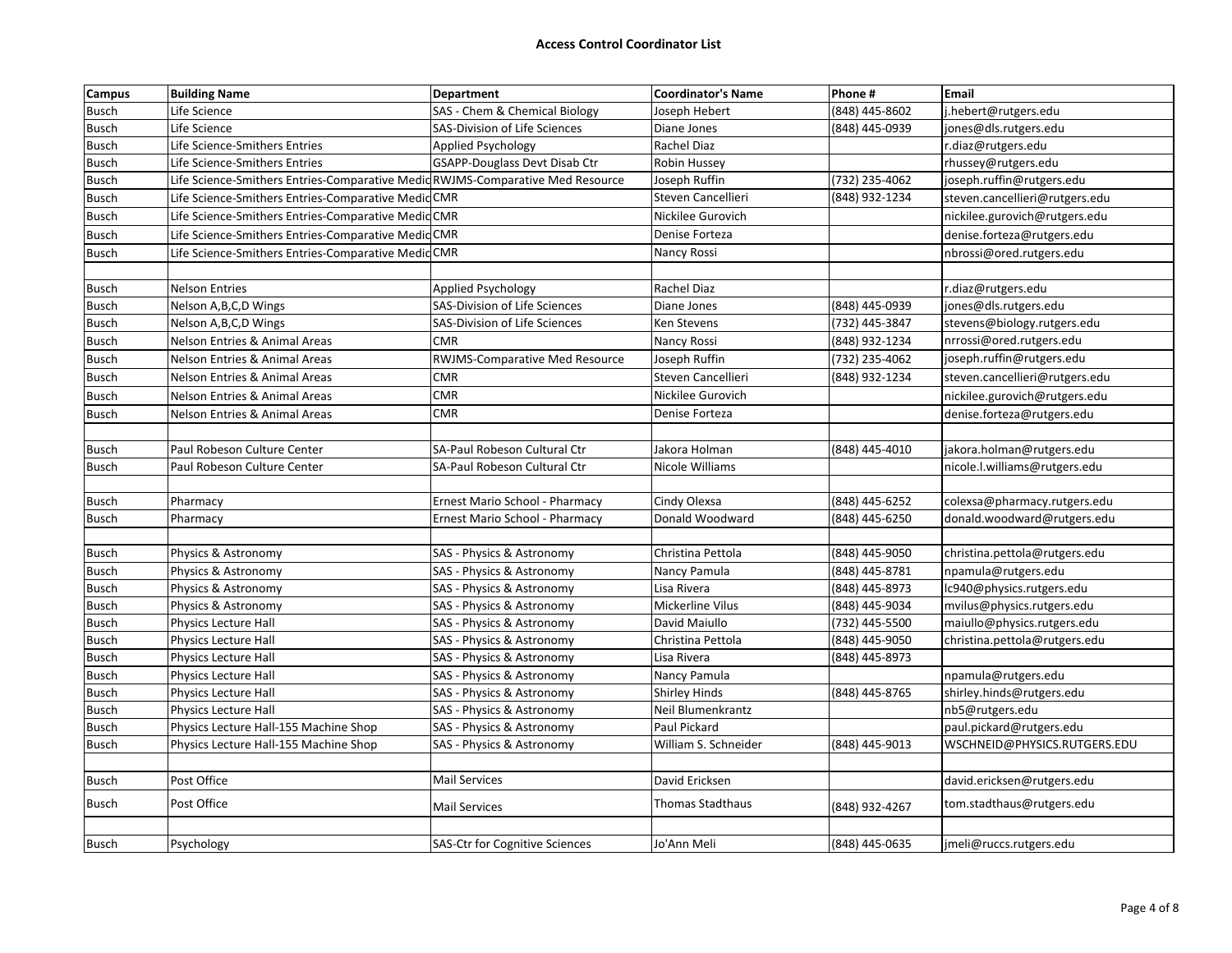## **Access Control Coordinator List**

| Campus       | <b>Building Name</b>             | <b>Department</b>                    | <b>Coordinator's Name</b> | Phone #        | Email                           |
|--------------|----------------------------------|--------------------------------------|---------------------------|----------------|---------------------------------|
| <b>Busch</b> | Psychology                       | SAS-Ctr for Cognitive Sciences       | Lynn Flannery             | (848) 445-1625 | Iflannery@ruccs.rutgers.edu     |
| Busch        | Psychology                       | GSAPP-Douglass Devt Disab Ctr        | Robin Hussey              | (848) 445-3837 | rhussey@rutgers.edu             |
| Busch        | Psychology                       | SAS - Psychology                     | Candace Green             |                | candace.green@rutgers.edu       |
| Busch        | Psychology                       | SAS - Psychology                     | Zsofia Pal                | (848) 445-2556 | zsofia.pal@rutgers.edu          |
| Busch        | Psychology                       | SAS - Psychology                     | Kalynn Washington         |                | kalynn.washington@rutgers.edu   |
| Busch        | Psychology                       | SAS - Linguistics                    | Marilyn Reyes             |                | mreyes@linguistics.rutgers.edu  |
|              |                                  |                                      |                           |                |                                 |
| Busch        | <b>Proctor Hall</b>              | 1 Stop Student Svcs Cntr NB          | Deepa Bhalla              |                |                                 |
| Busch        | Proctor Hall                     | 1 Stop Student Svcs Cntr NB          | Jason Stefanelli          |                |                                 |
| <b>Busch</b> | Proctor Hall                     | Controller-Student Accounting        | Jason Goodman             | (848) 445-3513 | jgoodman@sa.rutgers.edu         |
| <b>Busch</b> | <b>Proctor Hall</b>              | Controller-Student Accounting        | Rashod Jones              |                |                                 |
| <b>Busch</b> | Proctor Hall (incl Rm 200D, 303) | Enrollment Mgt Admin - NB            | Gary Nelson               | (848) 445-6605 | gary.nelson@rutgers.edu         |
| <b>Busch</b> | Proctor Hall (incl Rm 200D)      | Enrollment Mgt Admin - NB            | Christina Maggio          |                |                                 |
| <b>Busch</b> | Proctor Hall (incl Rm 303)       | Enrollment Mgt Admin - NB            | Eugene Jun                |                |                                 |
| Busch        | Proctor Hall                     | <b>EVPAA-Finanical Aid NWK</b>       | Corey Seamon              | (848) 932-2685 | corey.seamon@rutgers.edu        |
| <b>Busch</b> | Proctor Hall (incl Rm 305, 307)  | Financial Aid - UES                  | Andres Sierra             | (848) 932-2607 | andres.sierra@rutgers.edu       |
| <b>Busch</b> | <b>Proctor Hall</b>              | Office Financial Aid NB              | Sherrell Watson-Hall      |                |                                 |
| <b>Busch</b> | Proctor Hall                     | OIT-EI-Infrastructure                | John Lyons                | (848) 445-8020 | johnnyl@oit.rutgers.edu         |
| Busch        | Proctor Hall                     | OIT-EI-Infrastructure                | David Evans               | (732) 445-3004 | dpevans@oit.rutgers.edu         |
| <b>Busch</b> | <b>Proctor Hall</b>              | OIT-EI-Infrastructure                | Christopher Larrondo      | (848) 445-1843 | clarrond@oit.rutgers.edu        |
| Busch        | Proctor Hall                     | OIT-EI-Infrastructure                | Seth Serrano              |                | seth.serrano@rutgers.edu        |
| Busch        | Proctor Hall                     | Registrar - NB                       | Juli Hibbard              |                |                                 |
| Busch        | Proctor Hall                     | Registrar - NB                       | <b>Timothy Wuorinen</b>   |                |                                 |
| Busch        | Proctor Hall                     | Scheduling & Space Management        | Maria St. George          | (848) 932-4307 | maria.stgeorge@rutgers.edu      |
| <b>Busch</b> | Proctor Hall                     | Scheduling & Space Management        | Taylour Hahn              |                | taylour.hahn@rutgers.edu        |
| <b>Busch</b> | <b>Proctor Hall</b>              | Undergrad Adm - NB                   | Melissa Neary             | (848) 445-6436 | man180@admissions.rutgers.edu   |
| <b>Busch</b> | Proctor Hall (incl Rm 200D)      | Undergrad Adm - NB                   | Andrea Watson             | (848) 445-6460 | a.watson@admissions.rutgers.edu |
| Busch        | Proctor Hall                     | University Controller                | Helynna Kerr              | (848) 445-7449 | hkerr@rutgers.edu               |
| <b>Busch</b> | Proctor Hall                     | University Controller                | Cynthia Church            | (848) 445-2133 | cynthia.church@rutgers.edu      |
| <b>Busch</b> | Proctor Hall                     | Scheduling & Space Management        | <b>Heather Finer</b>      | 848-932-4306   | heathleo@echo.rutgers.edu       |
|              |                                  |                                      |                           |                |                                 |
| Busch        | Serin Physics                    | SAS - Physics & Astronomy            | Christina Pettola         | (848) 445-9050 | christina.pettola@rutgers.edu   |
| <b>Busch</b> | Serin Physics                    | SAS - Physics & Astronomy            | Nancy Pamula              | (848) 445-8781 | npamula@rutgers.edu             |
|              |                                  |                                      |                           |                |                                 |
| Busch        | Physics & Astronomy              | SAS - Physics & Astronomy            | Christina Pettola         | (848) 445-9050 | christina.pettola@rutgers.edu   |
| <b>Busch</b> | Physics & Astronomy              | SAS - Physics & Astronomy            | Nancy Pamula              | (848) 445-8781 | npamula@rutgers.edu             |
| Busch        | Physics & Astronomy              | SAS - Physics & Astronomy            | Lisa Rivera               | (848) 445-8973 | lc940@physics.rutgers.edu       |
|              |                                  |                                      |                           |                |                                 |
| <b>Busch</b> | Proteomics                       | Proteomics                           | Henry Wojciechowski       | (908) 240-8732 | henry.wojciechowski@rutgers.edu |
| <b>Busch</b> | Proteomics                       | Proteomics                           | Jonathan Hackett          | (848) 445-2809 | jhackett@iqb.rutgers.edu        |
|              |                                  |                                      |                           |                |                                 |
| <b>Busch</b> | Rodkin Center                    | <b>Athletics Events - Operations</b> | Daniel Ryan               |                | danryan@rutgers.edu             |
| <b>Busch</b> | Rodkin Center                    | <b>Athletics Events - Operations</b> | Shawn Schaefer            |                | ss3749@rutgers.edu              |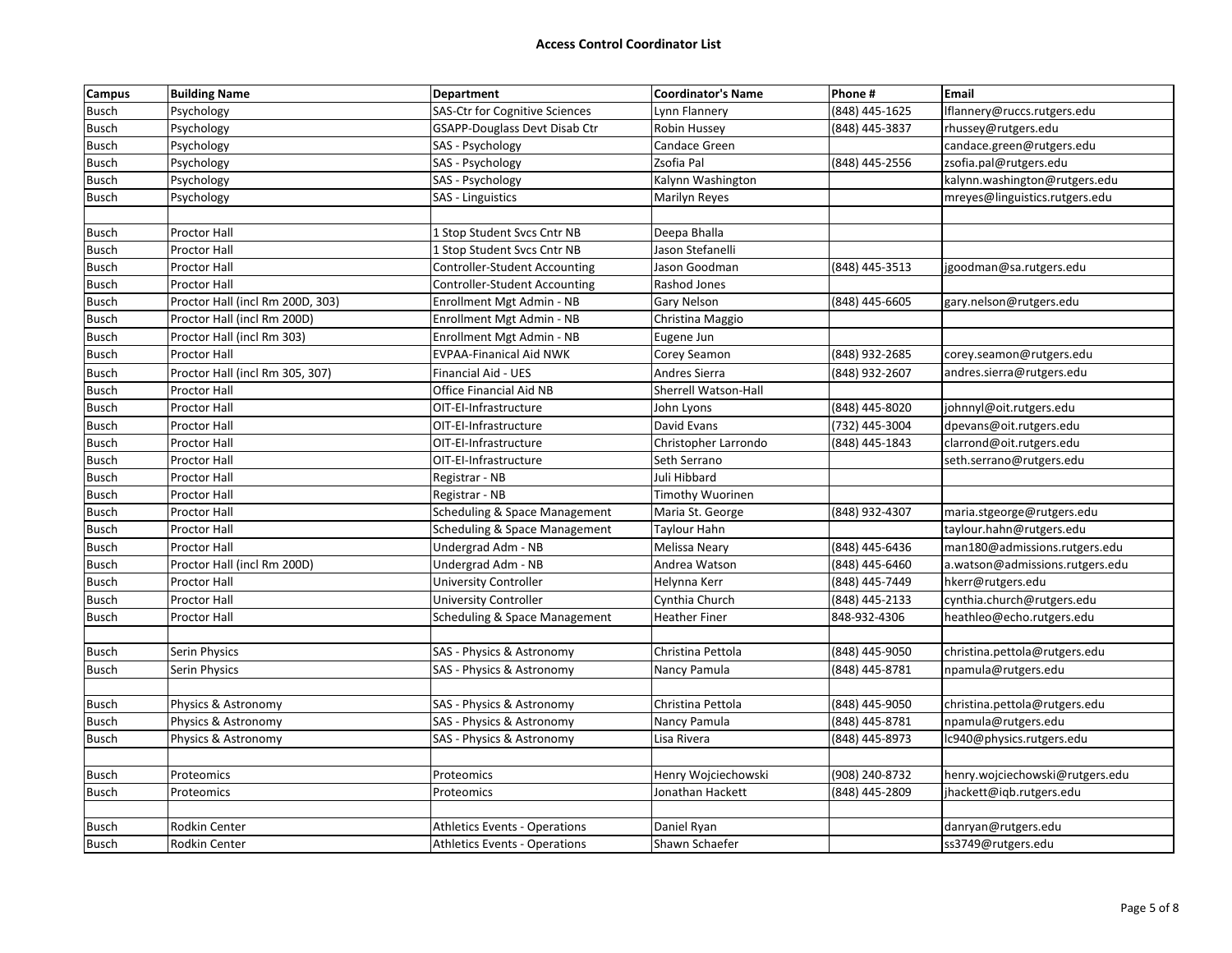| <b>Campus</b>     | <b>Building Name</b>                        | <b>Department</b>                         | <b>Coordinator's Name</b> | Phone #        | Email                           |
|-------------------|---------------------------------------------|-------------------------------------------|---------------------------|----------------|---------------------------------|
| <b>Busch</b>      | Rodkin Center                               | <b>Athletics Events - Operations</b>      | Autumn Glowacki           |                | autumn.glowacki@rutgers.edu     |
| Busch             | Rodkin Center                               | <b>Athletics Events - Operations</b>      | Victoria Sharpless        |                | vs496@rutgers.edu               |
| Busch             | Rodkin Center                               | <b>Athletics Events - Operations</b>      | Therno Diallo             |                | td459@rutgers.edu               |
| <b>Busch</b>      | Rodkin Center                               | Intercollegiate Athletics                 | Elizabeth Lubowicki       |                | elizabeth.lubowicki@rutgers.edu |
|                   |                                             |                                           |                           |                |                                 |
| Busch             | <b>RUTCORE</b>                              | <b>Acad Affairs-Arts &amp; Humanities</b> | Nicole Ianuzelli          | (848) 932-3726 | nik12a@cwah.rutgers.edu         |
| <b>Busch</b>      | <b>RUTCORE</b>                              | SAS - LCSR                                | Frederick Crispin         | (848) 445-3883 | crispin@rutgers.edu             |
| Busch             | <b>RUTCORE</b>                              | SAS - LCSR                                | Robert Toth               | (848) 445-2260 | robert.toth@rutgers.edu         |
| Busch             | <b>RUTCORE</b>                              | OIT                                       | Cheryl Harth              | (732) 235-4411 | harth@rutgers.edu               |
| Busch             | <b>RUTCORE</b>                              | <b>OIT</b>                                | John Quirinale            | (732) 235-5727 | quirinje@oit.rutgers.edu        |
| <b>Busch</b>      | <b>RUTCORE</b>                              | Offic Inst Diversity Inclusion            | Jessica Zura              | (848) 932-7025 | jessica.zura@echo.rutgers.edu   |
| Busch             | <b>RUTCORE</b>                              | Collaborative Center CBL & Svc            | Amy Michael               | 848-932-7480   | amymic@odi.rutgers.edu          |
| <b>Busch</b>      | <b>RUTCORE</b>                              | Div Diversity, Incl, Comm Eng             | Duanaya Elmore            |                | duanaya.elmore@rutgers.edu      |
|                   |                                             |                                           |                           |                |                                 |
| <b>Busch</b>      | <b>RWHOE</b>                                | <b>Engn - Computing Services</b>          | Dariusz Kozlowski         |                | dk850@rutgers.edu               |
| Busch             | <b>RWHOE</b>                                | <b>Engn - Computing Services</b>          | Thomas Calabrese          | (848) 445-3659 | thomas.calabrese@rutgers.edu    |
|                   |                                             |                                           |                           |                |                                 |
| Busch-RBHS        | RWJMS Research Tower-6th Fl                 | <b>SHRP-Technology Services</b>           | Vernon Cabalfin           | (973) 972-8310 | vernon.cabalfin@shp.rutgers.edu |
| <b>Busch-RBHS</b> | <b>RWJMS Research Tower-General Access</b>  | <b>RWJ-Operations</b>                     | Georgia N. Kyrifides      | (732) 235-6212 | georgia.kyrifides@rutgers.edu   |
| Busch-RBHS        | <b>RWJMS Research Tower-General Access</b>  | <b>RWJ-Shared Services</b>                | Jeff Grek                 | 732-272-7957   | grekje@rwjms.rutgers.edu        |
| <b>Busch-RBHS</b> | <b>RWJMS Research Tower-General Access</b>  | <b>UBHC-Environment of Care</b>           | Andrew Coyne              | (732) 235-3493 | coyne@ubhc.rutgers.edu          |
| <b>Busch-RBHS</b> | <b>RWJMS Research Tower-General Access</b>  | <b>UBHC-Environment of Care</b>           | Myrtis Brown              | (732) 235-7586 | myrtis.r.brown@rutgers.edu      |
| <b>Busch-RBHS</b> | <b>RWJMS Research Tower-General Access</b>  | RWJ-Cab Admin                             | Lucija Milicevic          | 732-235-6202   | lucija.milicevic@rutgers.edu    |
| Busch-RBHS        | <b>RWJMS Research Tower-Vivarium Access</b> | Comparitive Medicine                      | Joseph Ruffin             | 732-235-4062   | joseph.ruffin@rutgers.edu       |
| Busch-RBHS        | <b>RWJMS Research Tower-Vivarium Access</b> | <b>CMR</b>                                | Steven Cancellieri        | (848) 932-1234 | steven.cancellieri@rutgers.edu  |
| Busch-RBHS        | <b>RWJMS Research Tower-Vivarium Access</b> | <b>CMR</b>                                | Nickilee Gurovich         |                | nickilee.gurovich@rutgers.edu   |
| <b>Busch-RBHS</b> | <b>RWJMS Research Tower-Vivarium Access</b> | <b>CMR</b>                                | Denise Forteza            |                | denise.forteza@rutgers.edu      |
| Busch-RBHS        | <b>RWJMS Research Tower-Vivarium Access</b> | <b>CMR</b>                                | Nancy Rossi               |                | nbrossi@ored.rutgers.edu        |
| Busch-RBHS        | <b>RWJMS Research Tower-Vivarium Access</b> | <b>SHRP-Technology Services</b>           | Sharon Canavesio          | (908) 889-2400 | sharon.canavesio@rutgers.edu    |
| Busch-RBHS        | <b>RWJMS Research Tower-SB11</b>            | OIT-Enterprise Systems & Oper             | John Lyons                | (732) 445-8020 | johnnyl@oit.rutgers.edu         |
| <b>Busch-RBHS</b> | RWJMS Research Tower-Cashier's Office       | <b>Student Accounting</b>                 | Andrea Acevedo            | (848) 445-3745 | acevedan@sa.rutgers.edu         |
|                   |                                             |                                           |                           |                |                                 |
| <b>Busch-RBHS</b> | <b>RWJMS School of Public Health</b>        | <b>Office of Academic Affairs</b>         | Irene Karmazsin           | 732-235-9734   | karmazif@sph.rutgers.edu        |
| Busch-RBHS        | RWJMS School of Public Health               | Comparitive Medicine                      | Joseph Ruffin             | 732-235-4062   | joseph.ruffin@rutgers.edu       |
| Busch-RBHS        | <b>RWJMS School of Public Health</b>        | <b>CMR</b>                                | Steven Cancellieri        | (848) 932-1234 | steven.cancellieri@rutgers.edu  |
| <b>Busch-RBHS</b> | RWJMS School of Public Health               | <b>CMR</b>                                | Nickilee Gurovich         |                | nickilee.gurovich@rutgers.edu   |
| Busch-RBHS        | RWJMS School of Public Health               | <b>CMR</b>                                | Denise Forteza            |                | denise.forteza@rutgers.edu      |
| Busch-RBHS        | RWJMS School of Public Health               | <b>CMR</b>                                | Nancy Rossi               |                | nbrossi@ored.rutgers.edu        |
| <b>Busch-RBHS</b> | <b>RWJMS School of Public Health</b>        | <b>RWJ-Operations</b>                     | Georgia N. Kyrifides      | (732) 235-6212 | georgia.kyrifides@rutgers.edu   |
| <b>Busch-RBHS</b> | RWJMS School of Public Health               | SPH-Office of Academic Affairs            | Fay West                  | (732) 235-9789 | mcmillfa@rutgers.edu            |
| <b>Busch-RBHS</b> | RWJMS School of Public Health               | RWJ-Cab Admin                             | Lucija Milicevic          | 732-235-6202   | lucija.milicevic@rutgers.edu    |
|                   |                                             |                                           |                           |                |                                 |
| <b>Busch-RBHS</b> | RWJMS School of Public Health               | <b>SPH-Fiscal Services</b>                | Samuel Barreto Rios       | (732) 235-9159 | samrios@sph.rutgers.edu         |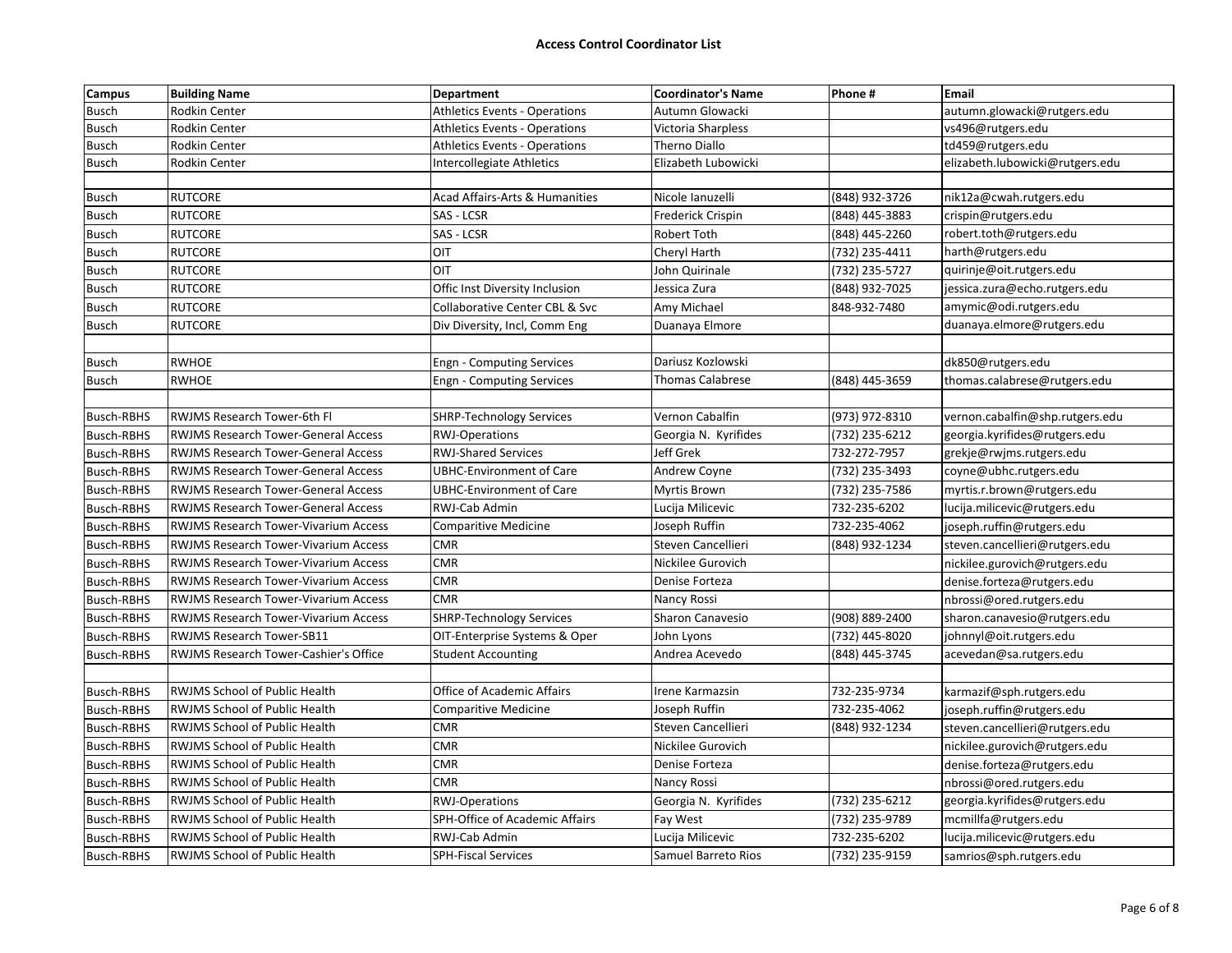| <b>Campus</b>     | <b>Building Name</b>                                                     | Department                            | <b>Coordinator's Name</b> | Phone #        | <b>Email</b>                    |
|-------------------|--------------------------------------------------------------------------|---------------------------------------|---------------------------|----------------|---------------------------------|
| <b>Busch-RBHS</b> | RWJMS School of Public Health                                            | <b>SPH-Fiscal Services</b>            | Brandon Underwood         |                | bbu4@rutgers.edu                |
| <b>Busch-RBHS</b> | RWJMS School of Public Health                                            | <b>RWJ-Shared Services</b>            | Jeff Grek                 | 732-272-7957   | grekje@rwjms.rutgers.edu        |
|                   |                                                                          |                                       |                           |                |                                 |
| Busch-RBHS        | RWJMS Staged Research-General Access                                     | <b>RWJ-Shared Services</b>            | Jeff Grek                 | 732-272-7957   | grekje@rwjms.rutgers.edu        |
| <b>Busch-RBHS</b> | <b>RWJMS Staged Research-General Access</b>                              | <b>RWJ-Operations</b>                 | Georgia N. Kyrifides      | (732) 235-6212 | georgia.kyrifides@rutgers.edu   |
| Busch-RBHS        | RWJMS Staged Research-General Access                                     | RWJ-Cab Admin                         | Lucija Milicevic          | 732-235-6202   | lucija.milicevic@rutgers.edu    |
|                   |                                                                          |                                       |                           |                |                                 |
| <b>Busch</b>      | <b>SERC</b>                                                              | Learning Center                       | <b>Stacey Blackwell</b>   | (848) 445-0984 | stacey.blackwell@rutgers.edu    |
| <b>Busch</b>      | SERC 106 Learning Center                                                 | Learning Center                       | Samantha Feaser           | (848) 932-0566 | samantha.feaser@rutgers.edu     |
| Busch             | SERC 106 Learning Center                                                 | <b>Learning Center</b>                | <b>Thomas Cuthbert</b>    |                | tomcuth@rutgers.edu             |
| <b>Busch</b>      | <b>SERC 106 Learning Center</b>                                          | <b>Learning Center</b>                | Anna Beskin               |                | anna.beskin@rutgers.edu         |
| <b>Busch</b>      | SERC 106 Learning Center                                                 | <b>Learning Center</b>                | Hebbah El-Moslimany       |                | hebbah.el-moslimany@rutgers.edu |
| <b>Busch</b>      | SERC 106 Learning Center                                                 | <b>Learning Center</b>                | Allison Wierzbicki        |                | allison.wierzbicki@rutgers.edu  |
| <b>Busch</b>      | <b>SERC 106 Learning Center</b>                                          | <b>Career Exploration and Success</b> | Christopher Sutton        | (848) 445-4025 | topher.sutton@rutgers.edu       |
| <b>Busch</b>      | SERC                                                                     | Math, Science & Comp Edu Ctr          | Suparna Sinha             | (732) 932-7496 | suparna@rutgers.edu             |
| <b>Busch</b>      | <b>SERC</b>                                                              | Prof Sci Masters                      | Camile Demacedo           |                | camile.demacedo@rutgers.edu     |
| <b>Busch</b>      | <b>SERC</b>                                                              | Prof Sci Masters                      | Regina Ribaudo            | 848-445-9293   | ribaudo@docs.rutgers.edu        |
|                   |                                                                          |                                       |                           |                |                                 |
| <b>Busch</b>      | Smithers Hall                                                            | Center of Alcohol Studies             | Jayshree Mariwala         | (848) 445-9469 | jm1492@gsapp.rutgers.edu        |
| <b>Busch</b>      | Smithers Hall                                                            | <b>Center of Alcohol Studies</b>      | Rachel Diaz               | (848) 445-3880 | diaz@rutgers.edu.               |
|                   |                                                                          |                                       |                           |                |                                 |
| Busch-RBHS        | UBHC-Children's Transitional Residence- General UBHC-Administration      |                                       | Ollie (Lorraine) Williams | 732-235-5900   | williams.lorraine@rutgers.edu   |
| <b>Busch-RBHS</b> | UBHC-Children's Transitional Residence- General UBHC-Environment of Care |                                       | Myrtis Brown              | 732-235-7586   | myrtis.r.brown@rutgers.edu      |
| <b>Busch-RBHS</b> | UBHC-Children's Transitional Residence- General UBHC-Environment of Care |                                       | Andrew Coyne              | 732-235-3493   | coyne@ubhc.rutgers.edu          |
|                   |                                                                          |                                       |                           |                |                                 |
| Busch-RBHS        | UBHC-General Access, D117 IST, D117A IST                                 | <b>UBHC-Administration</b>            | Ollie (Lorraine) Williams | 732-235-5900   | willialo@ubhc.rutgers.edu       |
| <b>Busch-RBHS</b> | UBHC-General Access, APS, 2FI Ep, A&B Wing                               | <b>UBHC-Environment of Care</b>       | Myrtis Brown              | 732-235-7586   | myrtis.r.brown@rutgers.edu      |
| <b>Busch-RBHS</b> | UBHC-General Access, APS, 2Fl Ep, A&B Wing                               | <b>UBHC-Environment of Care</b>       | Andrew Coyne              | 732-235-3493   | coyne@ubhc.rutgers.edu          |
|                   |                                                                          |                                       |                           |                |                                 |
| <b>Busch-RBHS</b> | <b>UBHC North-General Access</b>                                         | <b>UBHC-Environment of Care</b>       | Myrtis Brown              | 732-235-7586   | myrtis.r.brown@rutgers.edu      |
| Busch-RBHS        | <b>UBHC North-General Access</b>                                         | <b>UBHC-Environment of Care</b>       | Andrew Coyne              | 732-235-3493   | coyne@ubhc.rutgers.edu          |
|                   |                                                                          |                                       |                           |                |                                 |
| <b>Busch</b>      | Waksman Hall                                                             | Waksman Inst of Microbiology          | Daja O'Bryant             | (732) 445-4866 | dobryant@rutgers.edu            |
| <b>Busch</b>      | Waksman Hall                                                             | Waksman Inst of Microbiology          | Randall Newman            | (848) 445-4864 | rnewman@waksman.rutgers.edu     |
| <b>Busch</b>      | Waksman Hall                                                             | <b>RUCDR</b>                          | Diana Baur                | (848) 445-7137 | malyshko@dls.rutgers.edu        |
|                   |                                                                          |                                       |                           |                |                                 |
| <b>Busch</b>      | Werblin                                                                  | SA-Recreation                         | Christopher Smolk         | (848) 932-8829 | chris.smolk@rutgers.edu         |
| <b>Busch</b>      | Werblin                                                                  | SA-Recreation                         | David Cocuzza             | (848) 932-8204 | david.cocuzza@rutgers.edu       |
|                   |                                                                          |                                       |                           |                |                                 |
| <b>Busch</b>      | Wright-Rieman Labs                                                       | SAS - Chem & Chemical Biology         | Andrew DeZaio             | (848) 445-6790 | adezaio@rutgers.edu             |
| <b>Busch</b>      | Wright-Rieman Labs                                                       | SAS - Chem & Chemical Biology         | Alexei Ermakov            | (848) 445-3967 | aermakov@chem.rutgers.edu       |
| <b>Busch</b>      | Wright-Rieman Labs                                                       | SAS - Chem & Chemical Biology         | Mary Emenike              | (848) 445-1672 | me293@rutgers.edu               |